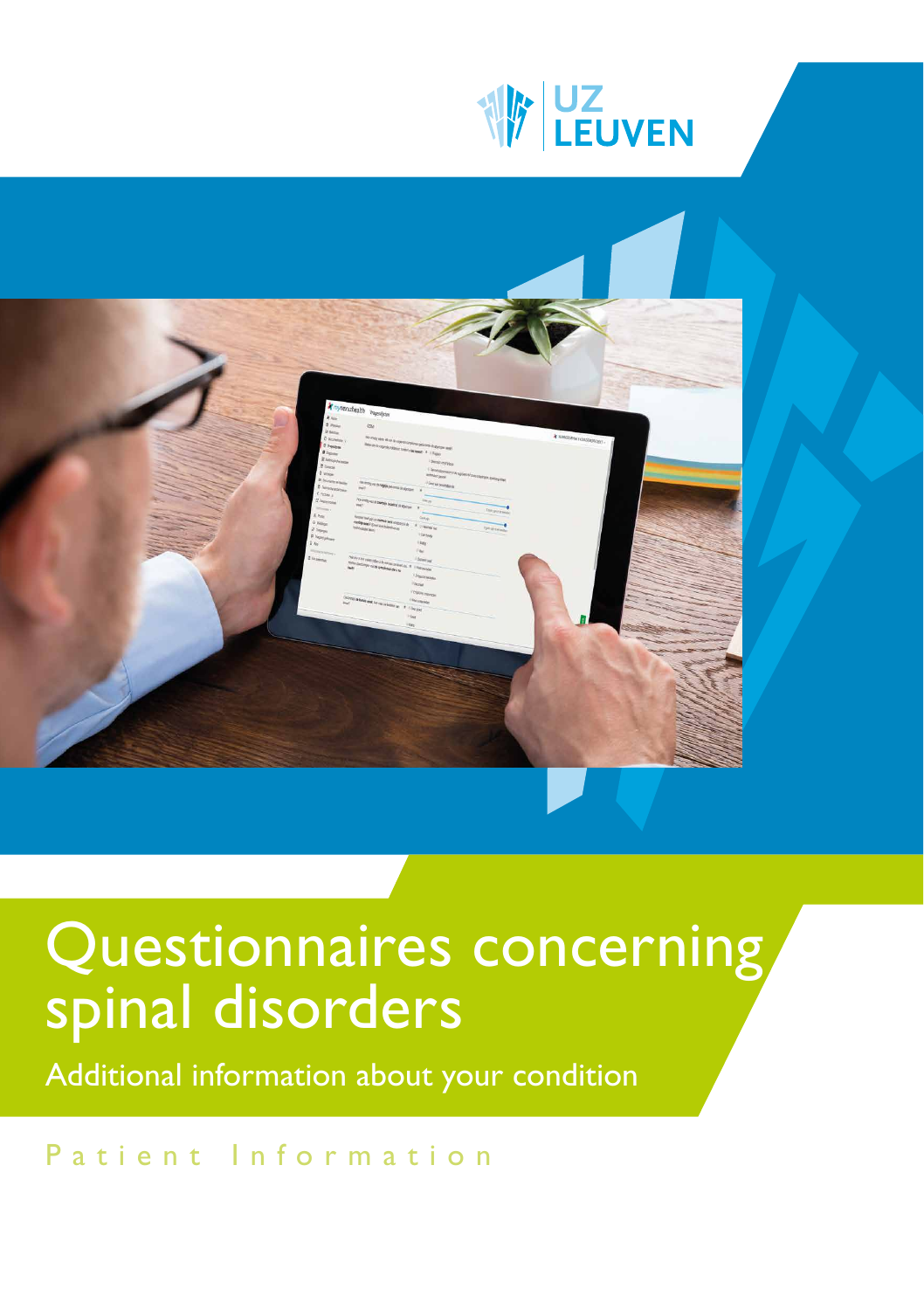| <b>WHY OUESTIONNAIRES?</b>         |  |
|------------------------------------|--|
| <b>OUESTIONNAIRES AND TIMING</b>   |  |
| NATIONAL SPINAL DISORDER REGISTER  |  |
| <b>PROVISION OF OUESTIONNAIRES</b> |  |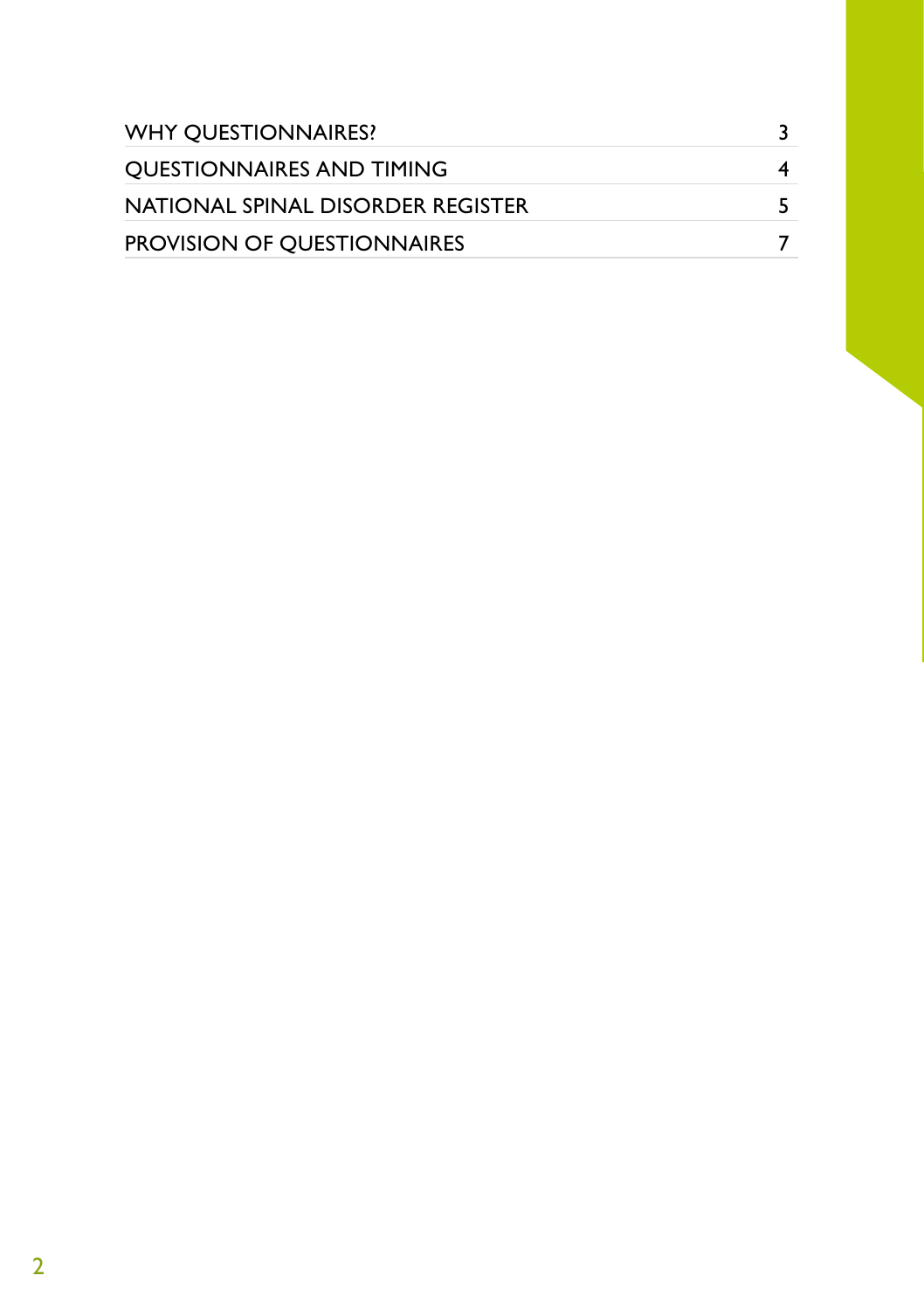You have an appointment for a consultation as part of the spinal disorder care programme or are due to undergo specific treatment.

## **The results of your treatment are significant for several reasons.**

Measurable care results are used to monitor the quality and effectiveness of the care provided. These 'Patient Reported Outcome Measures', also referred to as 'PROMs', are based on standardised questionnaires that are used to measure pain, function and quality of life in an objective and quantifiable manner.

## WHY QUESTIONNAIRES?

#### ✗ **For you**

Obviously the main consideration is that the results should be as favourable as possible for you. As far as your doctor and the hospital are concerned, feedback on the choice and quality of your treatment is particularly useful to ensure that changes can be made if necessary.

#### ✗ **For other patients**

Feedback on the quality and outcome of your treatment can help to improve care for patients with similar ailments.

#### ✗ **In general**

National and international scientific research are vital to monitor the quality of back and neck treatments and to achieve permanent optimum quality of care.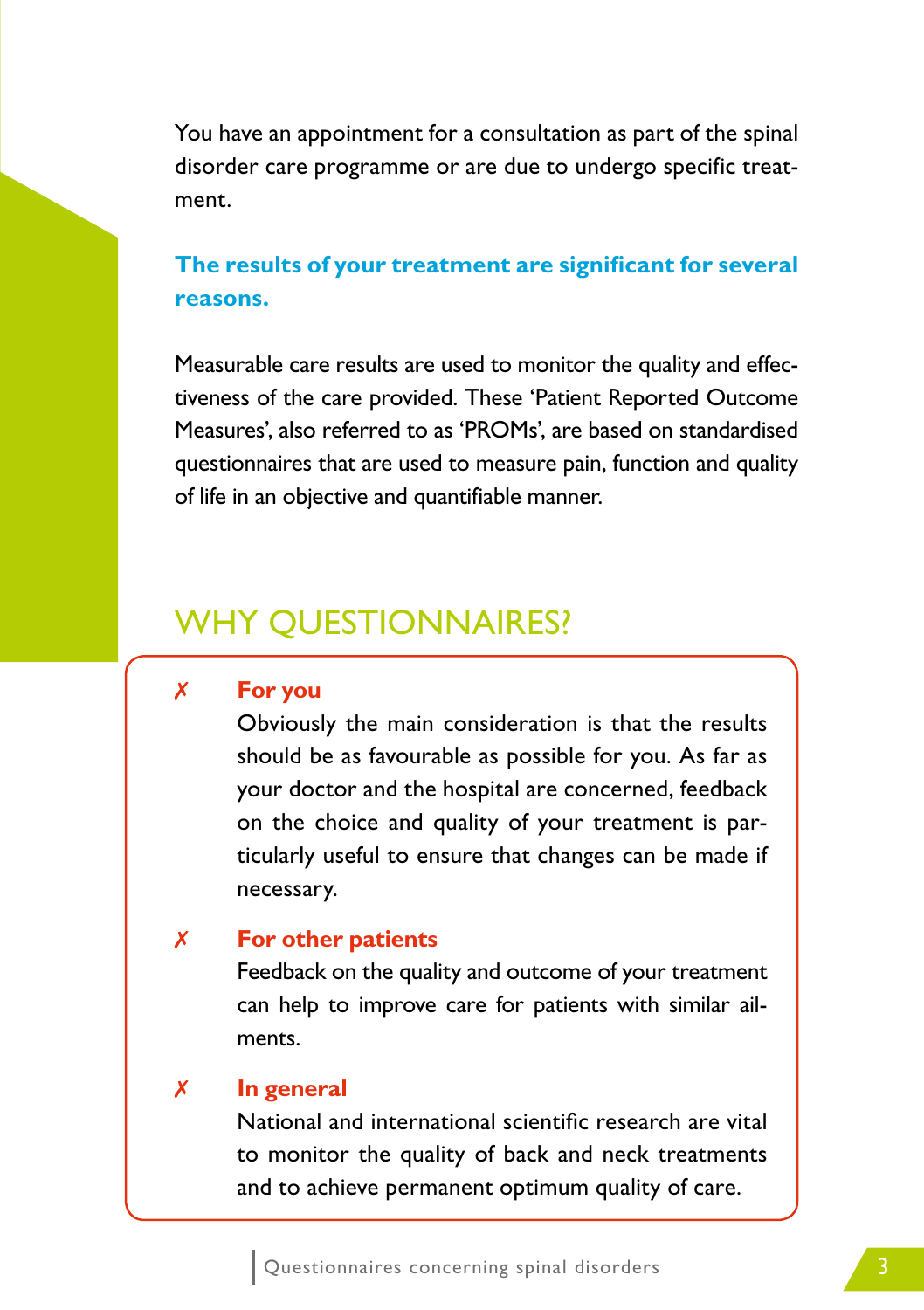- **• Increase patient satisfaction levels**
- **• Improve the quality of care**
- **• Increase the efficiency of the specific approach**

# QUESTIONNAIRES AND TIMING

You will be asked to complete one or more brief questionnaires at regular intervals.

## **Questionnaire from the initial consultation**

Once you have made an initial appointment for a consultation concerning neck or back problems, you will be registered in the spinal disorder care programme.

As a result you will be presented with several brief questionnaires even before the first consultation. You may well receive another questionnaire depending on the answers you have provided. Your response to these questionnaires will help the doctor decide on the correct treatment option.

Until the start of the treatment you may well be asked to complete the same questionnaires before each subsequent consultation.

### **Questionnaire before the start of the treatment**

You will be asked to complete a few brief questionnaires before the actual start of the treatment. Your response to these questionnaires can help the doctor in charge of your treatment to determine the further course of treatment and assess the effectiveness of the treatment.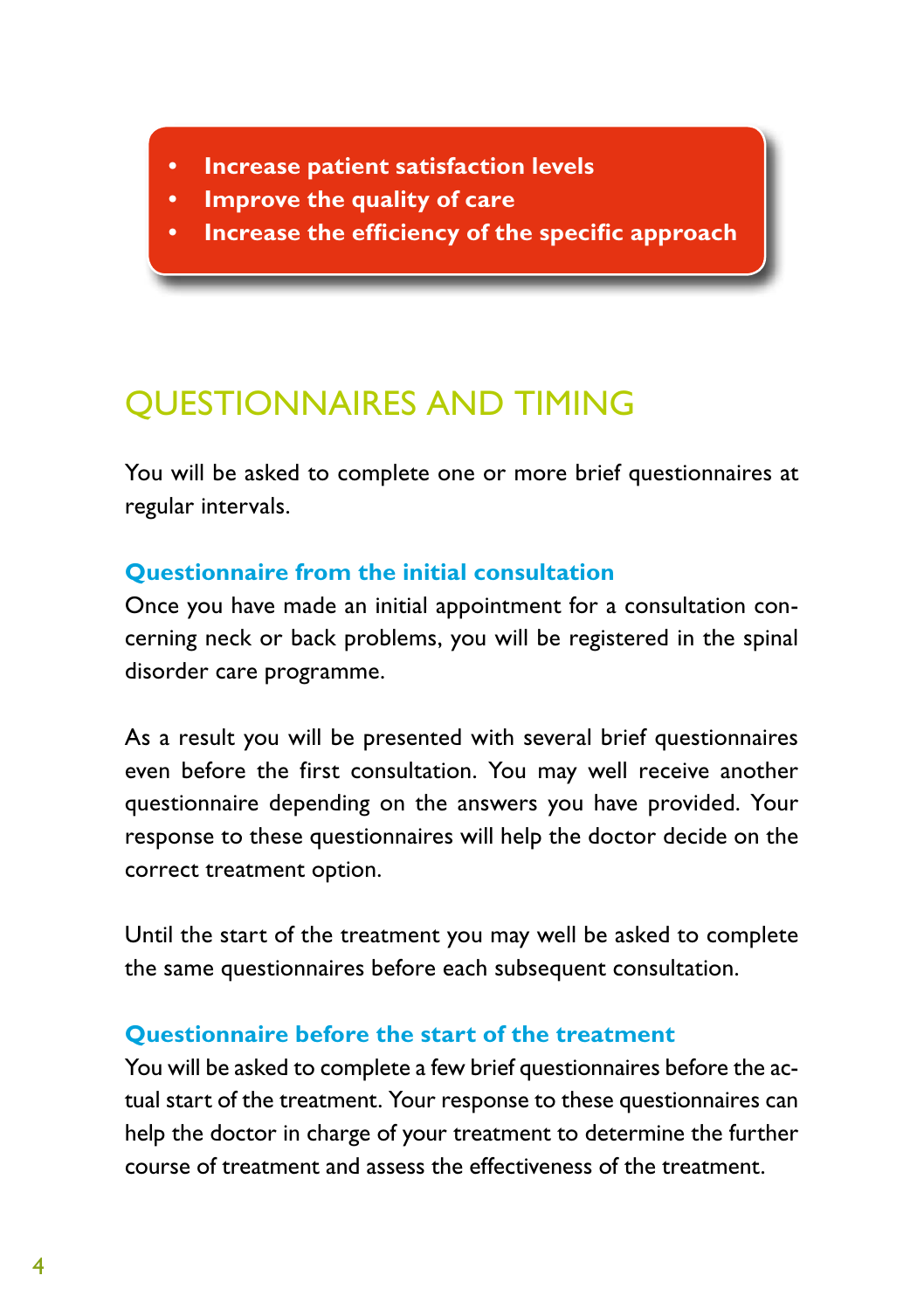#### **Questionnaire after the start of the treatment**

You will be sent further questionnaires three, six, twelve and twenty-four months after the start of your treatment. Your response will help your doctor assess the results of your treatment more effectively. The questionnaires are submitted in the event of surgical intervention, non-surgical treatments and multi-discipline rehabilitation programmes at the physical medicine department.

**It is in your interest to complete the questionnaires even though you are not obliged to do so.**

## NATIONAL SPINAL DISORDER REGISTER

The *Spine Society of Belgium* and the government jointly set up a register to assess the quality of back treatments, with a view to providing permanent optimum quality of care.

If you are receiving surgical or multi-discipline rehabilitation treatment for your lower back (lumbar spine), you will be asked whether the data in your questionnaires can be passed on to the national databank.

This data will be supplemented with information on your diagnosis and type of treatment by the doctor in charge of your treatment. The collated data will then be encrypted, forwarded and processed in a databank. Data concerning your identity will consequently never be visible to others when transmitted!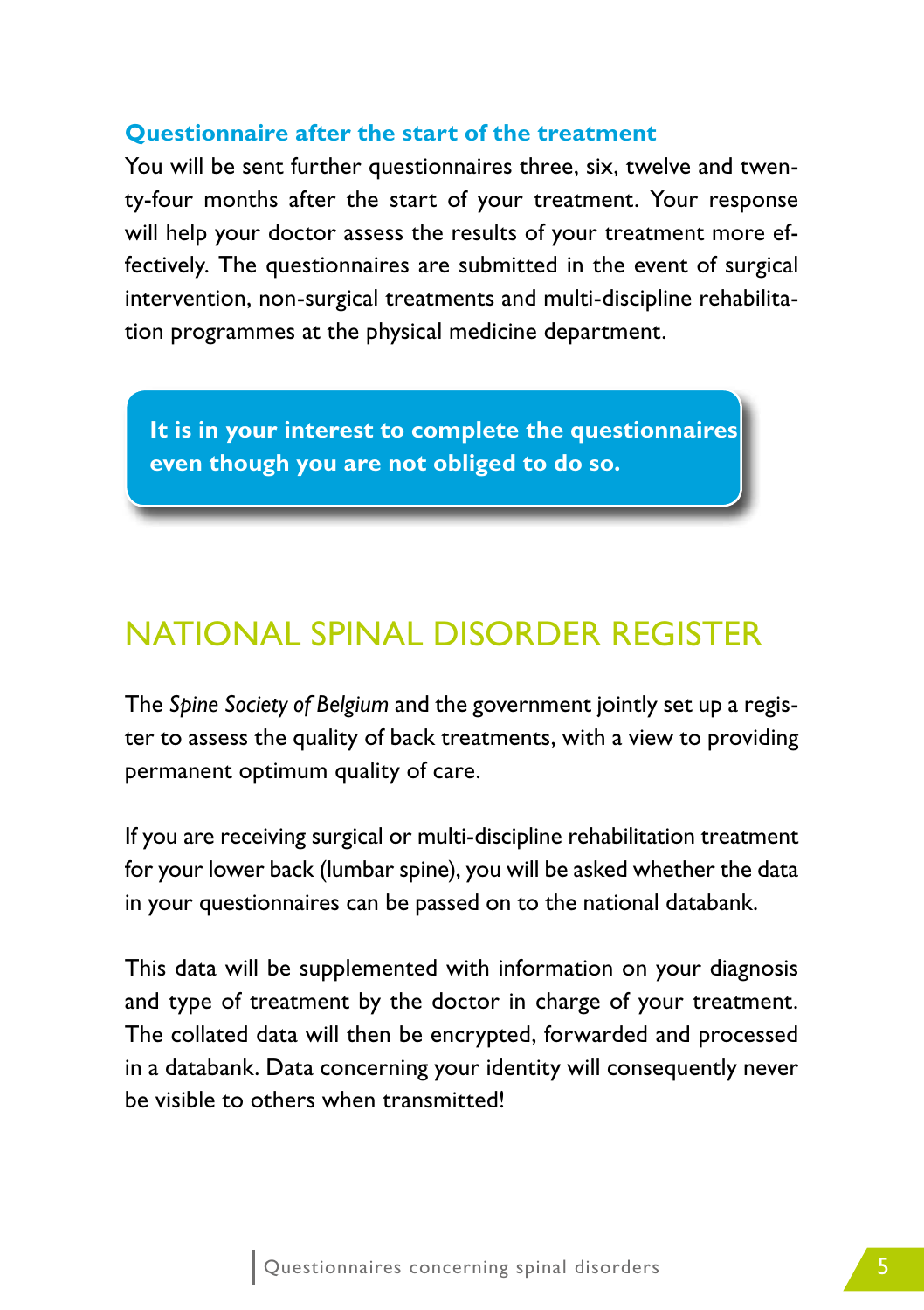The results of these reports are also submitted to an international back treatment related databank (*Spine Tango)* for international comparison purposes.

The register is currently part of a pilot project about which you will receive further information if your treatment qualifies for it.

Participation is not obligatory and non participation will not affect the quality of the care you will receive.

However, we would like to underline the social significance of this quality related project: we can only continue to provide top quality care by assessing it in the first place. We would, therefore, like to encourage you to participate by completing the questionnaires.

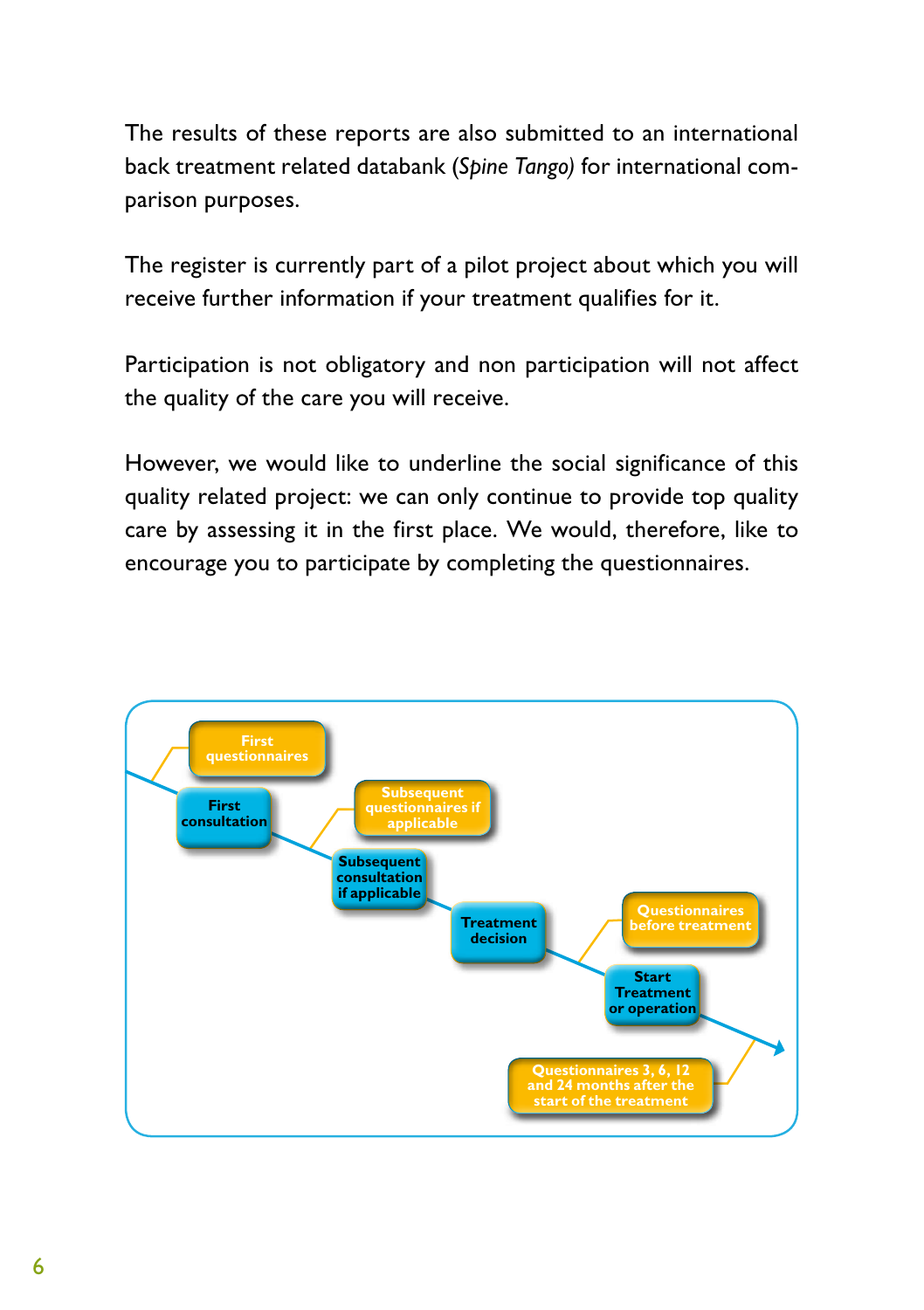# PROVISION OF QUESTIONNAIRES

The questionnaires are submitted via mynexuzhealth, a secure web application and app for patients of a number of Flemish hospitals that provide access to your medical dossier. In addition to the questionnaires, you will also find your medical reports, appointments, invoices, radiological image material, etc.

Additional information on mynexuzhealth is included in the brochure entitled 'Mynexuzhealth: access to your medical dossier'. The brochure is available online via www.uzleuven.be/brochure/700352.

> Register at the www.mynexuzhealth.be website or download the app.

Once a questionnaire becomes available to you, you can complete it in the section entitled 'Questionnaires' in the app or on the website. If you enter your e-mail address on the [mynexuzhealth.be](https://mynexuzhealth.be) website under the heading 'Messages', you will be sent a reminder by e-mail when a new questionnaire is ready. This way you will never forget to complete your questionnaires.

If you are not (yet) registered at mynexuzhealth, we will invite you by email to complete the questionnaires. Follow the link in the email and sign in using your date of birth. In this case you will only be able to access the questionnaires, not your complete dossier. To do so you will need to register at www.mynexuzhealth.be or download the mynexuzhealth app.